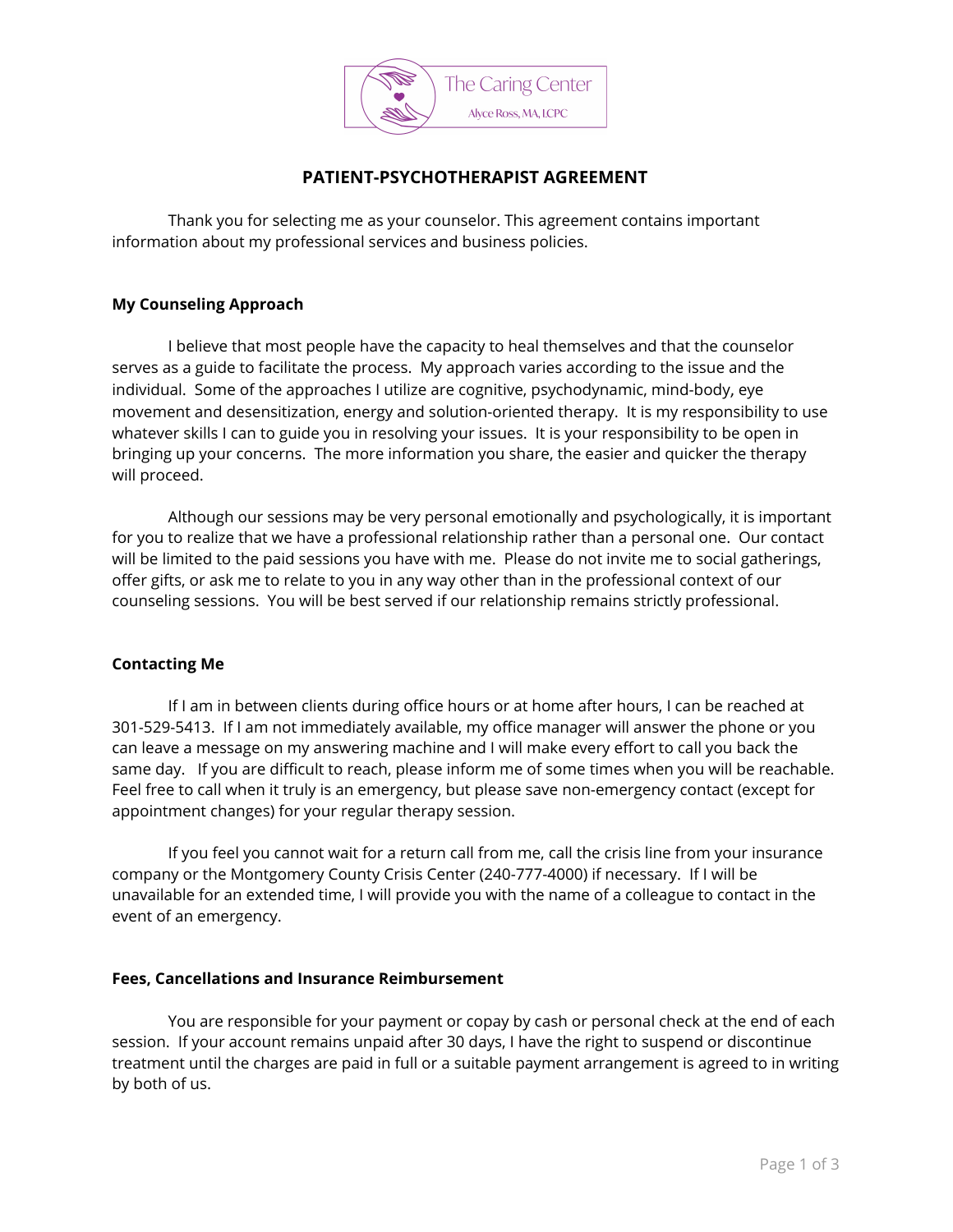Occasionally, an emergency arises and you may find it necessary to contact me by telephone. Please feel free to call when it truly is an emergency, but save non-emergency contact (except for appointment changes) for your regular therapy session. If there are frequent telephone calls lasting more than 10 minutes, you will be billed proportionately.

In the event that you will not be able to keep an appointment, you must notify me 24 hours in advance or you, not the insurance company, will be responsible for paying the full fee for the session that you missed. Please do not notify me of appointment cancellations by e-mail as I do not check my email regularly. Only a cancellation by telephone or text will be considered notice of a cancellation. If Montgomery County Schools are closed due to inclement weather, you will not be billed for missed appointments, but please call to cancel.

Some health insurance companies will reimburse clients for my counseling services and some will not. Every effort will be made to try to procure insurance coverage, but please understand that you, not the insurance company, are responsible for full payment of your account.

In addition to appointments, I charge my hourly fee for most other professional services you may need, though I will charge proportionally for work that takes less than an hour. Other services include report writing, telephone conversations lasting longer than 10 minutes, preparation of records or treatment summaries and time spent for other services you may request of me.

If payment is not made, there will be a brief time period devoted to the termination of the work where you will be given referral assistance. If your account has not been paid for more than 60 days and arrangements for payment have not been agreed upon, I have the option of using legal means to secure the payment. If legal means are required to secure payment, you will be responsible for legal costs. Legal action may involve hiring a collection agency or going through small claims court which will require me to disclose otherwise confidential information. In most collection situations, the only information I would release regarding a client's treatment is his/her name, the nature of services provided and the amount due.

If you become involved in legal proceedings that require my participation, you will be expected to pay, in advance per estimate, for all my professional time, including preparation and transportation costs, including if I am called to testify by another party. Because of the difficulty of legal involvement, I charge \$200 per hour for preparation and attendance at any legal proceeding.

#### **Professional Records**

The laws and standards of my profession require that I keep Protected Health Information about you in your Clinical Record. Unless that disclosure is reasonably likely to endanger the life or physical safety of you or another person, you may examine and/or receive a copy of your Clinical Record if you request it in writing 30 days in advance. Otherwise you have a right to a summary and to have your record sent to another mental health provider. Because these are professional records, they can be misinterpreted and/or upsetting to untrained readers. For this reason, I recommend that you initially review them in my presence or have them forwarded to another mental health professional so you can discuss the contents. The fee for copying is \$.25 per page (in most instances). If I refuse your request for access to your records, you have a right to repeal.